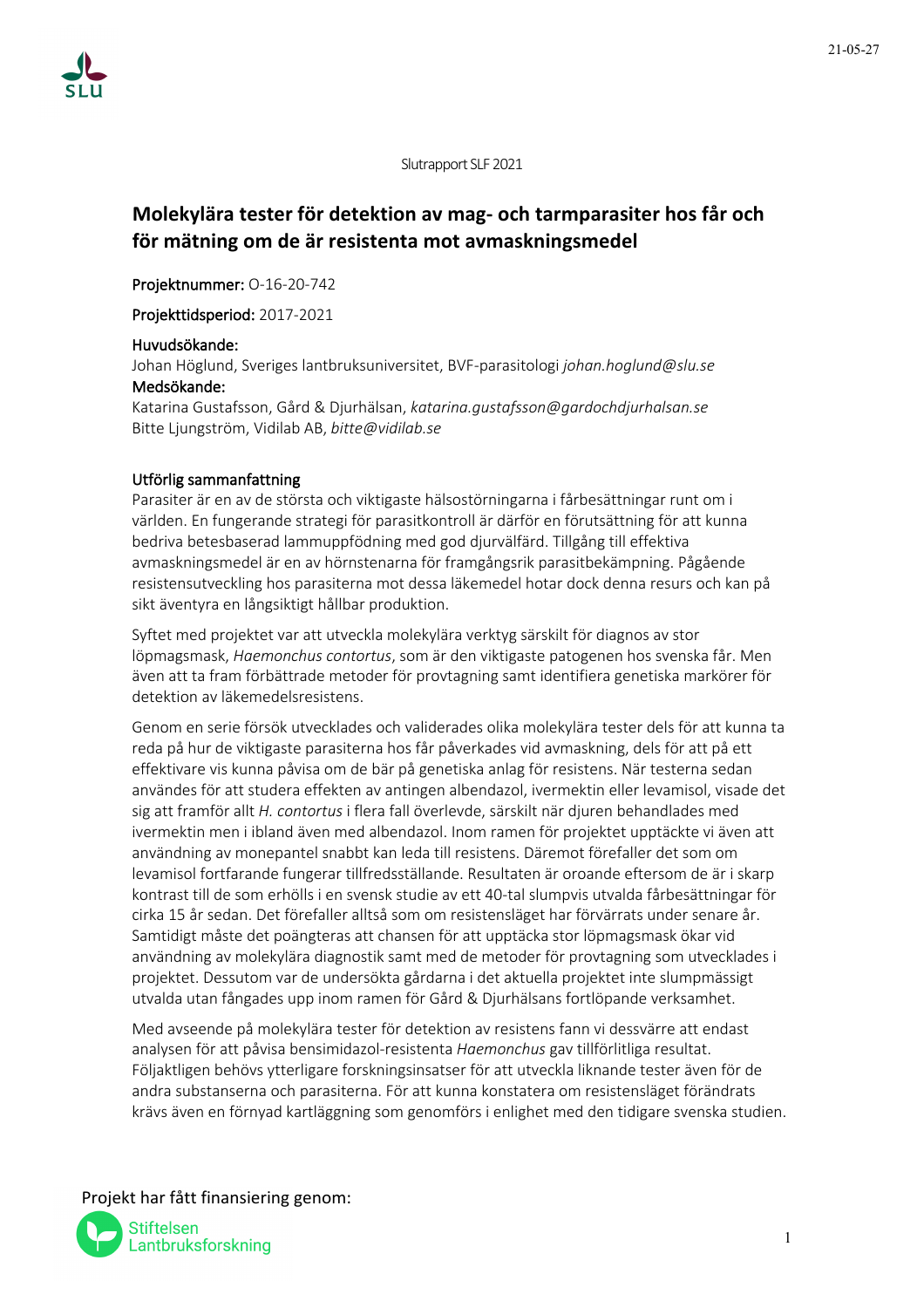Genom projektet har vi idag tillgång till olika molekylära metoder såväl för att påvisa de viktigaste parasiterna som förekomst av bensimidazol-resistenta *H. contortus* i fårflockar. Däremot visade det sig att de genetiska markörer som utvecklades för att påvisa resistens mot ivermektin eller levamisol inte var korrelerade med effektivitet hos dessa avmaskningsmedel. Däremot kan *H. contortus* och förekomst av resistens mot bensimidazoler nu övervakas med högre precision än tidigare.

# 1. Introduction

The total number of sheep in Sweden (i.e., ewes, rams and lambs) was around 550,000 to 600,000 in June 2020<sup>1</sup>. The production is mainly pasture-based, which besides from providing meat and pelts, is a sustainable way to maintain biodiversity of open landscape and contributes to the aesthetic values of grassland (Metera et al., 2010). There is an ever-increasing demand for grass-fed Swedish-produced lamb. Production must therefore escalate, but according to the action plan for increased domestic lamb production<sup>2</sup>, this must not be done at the expense of the animal's health and well-being.

Infections with GINs is globally well-known as a major problem, which contributes to reduced productivity in the sheep industry (Sutherland and Scott, 2010). Strategic use of use of anthelmintic drugs remains a cornerstone of most parasite control programmes due to its ease of implementation and low cost of therapy compared to other methods (Waller, 2006). Therefore, consequences can be fatal in herds where the parasites have developed anthelmintic resistance (AR).

Grazing sheep are hosts for more than 20 of parasitic worms, but some species are more harmful than others. This is especially true for the barber's pole worm (*Haemonchus contortus*)*,*  which is a blood-sucking nematode in the abomasum. This parasite is very pathogenic and can cause major problems at high burdens, both in pregnant ewes and lambs (Besier et al., 2016). It is therefore important to be aware of this parasite which can require immediate control measures.

The Farm and Animal Health (G&D) in Sweden has therefore for decades offered evidencebased advice for the use of anthelmintics to sheep farmers<sup>3</sup>. This is based in part on diagnostic information from composite nematode eggs counts. Over the years, this service has safeguarded sheep health and welfare in Swedish flocks. It has also prevented problems with AR, as the use of these chemicals has been restricted.

For example, in a randomized nationwide survey on the efficacy of major anthelmintics, conducted from 2006 and 2007, it was shown that only two herds of 45 were infected with GIN resistant to one of the most widely used anthelmintic; at the time the benzimidazole (BZ) albendazole (Valbazen®). In both instances, *H. contortus* dominated (Höglund et al., 2009). However, recently, *H. contortus* which were also resistant to ivermectin (IVM) was documented on a farm on Gotland (Höglund et al., 2015). This flock had suffered from recurrent *H. contortus* problems for some years, most likely since they imported resistant parasites with East Friesian

 $1$  https://jordbruketisiffror.wordpress.com/

<sup>2</sup> http://www.kottforetagen.se/handlingsplan-lamm.html

<sup>3</sup> http://www.gardochdjurhalsan.se/sv/far/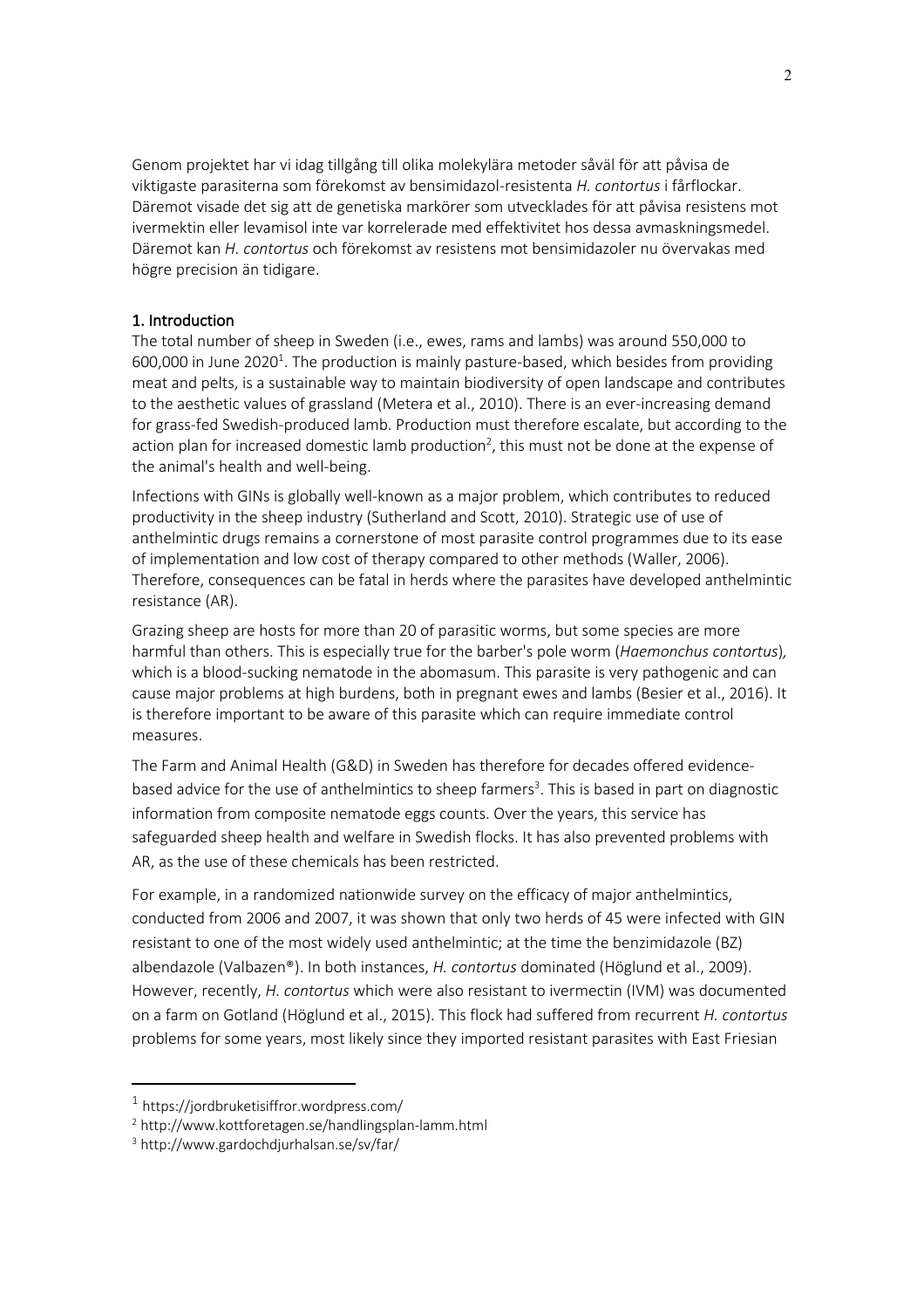Dairy sheep from the Netherlands via Finland. Subsequent monitoring of the sheep on the same farm, and in neighbouring plus contact farms, showed that the resistance was more widespread also on mainland Sweden (Höglund et al., 2015). Furthermore, ongoing investigations have demonstrated that in pafrticular IVM-resistance is also present in several other flocks throughout the country (unpublished).

Through the mentioned activities, it was realized that both the diagnostics and sampling methods used on sheep farms in Sweden must be updated. The sampling recommendations and diagnostic procedures currently in use dated back to the early 1990s. The sampling schedule, used until recently, was based on the investigation of faeces collected from six animals per flock on two different occasions per year: first from six ewes before turnout and then during summer most often from six grazing lambs around weaning. On each sampling occasion, faeces were pooled from each of three animals and analysed for strongyle nematode faecal egg counts (FEC). Although this sampling strategy has been useful, it was launched when sheep flocks were smaller, with an average of 30 ewes (Lindqvist et al., 2001). Today, sheep flocks in Sweden are larger, sometimes with up to 1,000 ewes and sheep farmers are therefore sometimes unable to adjust to the old protocol and thus forced to depart from the recommended sampling schedule. Of major concern is if the older protocol affected the outcome of diagnostic test results and, thereby, the advice given to the farmers.

It was also realized that there was a need to develop genetic markers for the detection of AR as well as genetic assays to support the diagnosis. Today AR is diagnosed based on microscopical examination and by calculating the reduction in the nematodes' egg output after treatment using the Faecal Egg Count Reduction Test (FECRT) (Coles et al., 2006). Although this is a simple method, FECRT requires access to at least ten high egg shedding animals per anthelmintic substance tested and that must be sampled both pre- and post-treatment. Thus, FECRT cannot be used on single animals. Other disadvantages are that FECRT requires trained expertise and that it is time-consuming and costly to perform. It also only allows the detection of resistance when at least 25% of the population is resistant (Martin et al., 1989). Despite these shortcomings, FECRT is still regarded as the gold standard for AR testing on farms.

# *Aims*

The overall purpose of the project was to develop novel diagnostic tools and sampling routine in particular for the detection of *Haemonchus contortus*, which is the most important pathogen in Swedish sheep.

# *Specific research objectives were to:*

- Develop molecular methods for the detection of the most important gastrointestinal nematode parasites and their resistance status
- Validate a new method for parasite research used on sheep farms with grazing-based lamb production
- Examine the parasitic dynamics of ewes and lambs in relation to deworming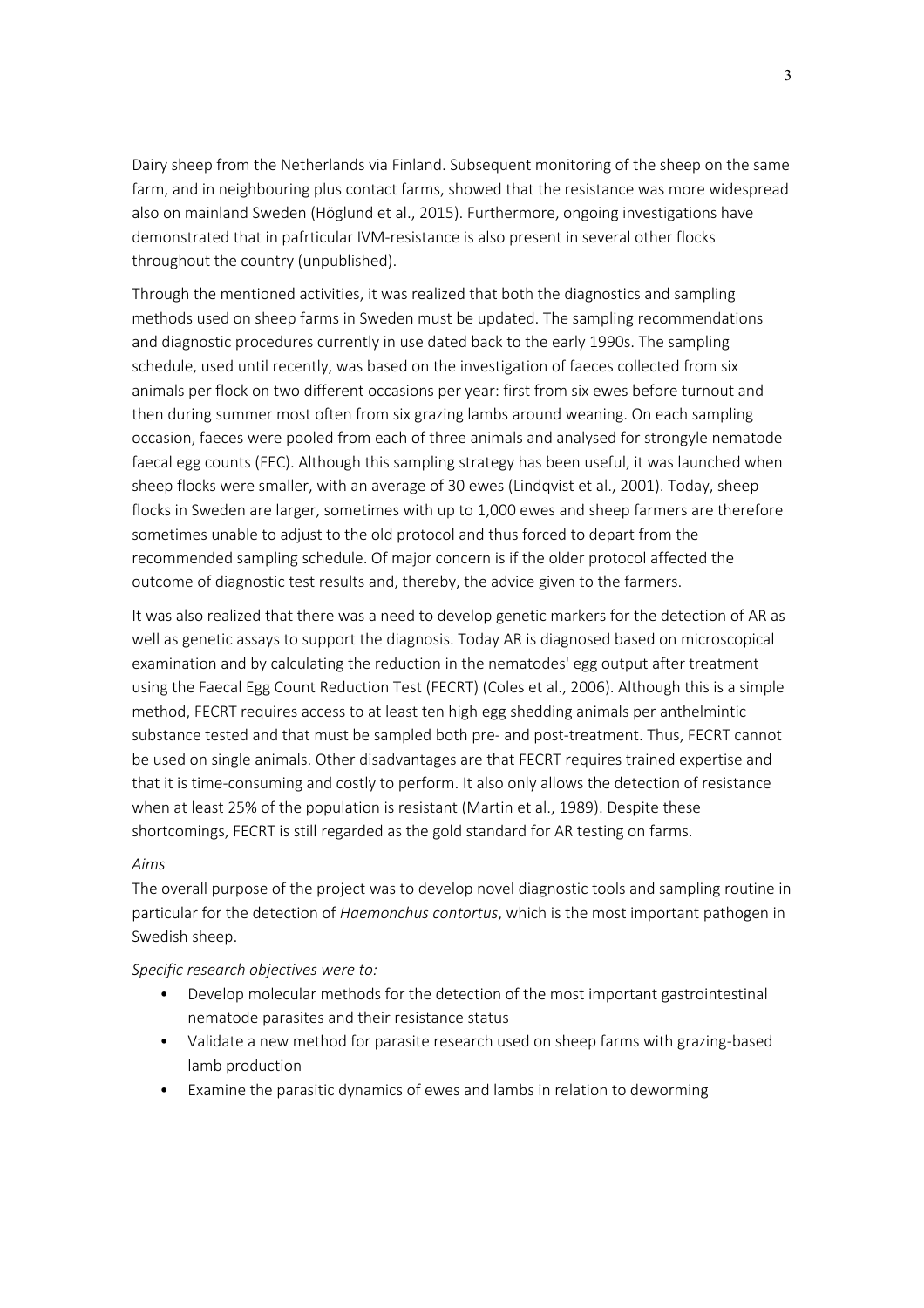# 2. Material and methods

#### *2.1 Diagnostic markers*

First, we compared four methods for the identification of *H. contortus* eggs. To validate the outcome of diagnostic tests, faeces were collected from naturally infected sheep (n = 38). Subsamples from each animal were then analysed by two coproscopy methods (a) McMaster egg counting (MM); and (b) differential counting of eggs after staining with peanut agglutinin (PNA); as well as by (c) detection of parasite DNA following amplification by real-time quantitative polymerase chain reaction (qPCR); and (d) loop-mediated isothermal amplification (LAMP). Differences between similar tests (coproscopy and molecular) were analysed with Bland–Altman plots and Spearman rank correlation.

Second, we presented a new tool, based on Droplet Digital™ Polymerase Chain Reaction (ddPCR), for absolute quantification of key genera of gastrointestinal (GI) nematode parasites of grazing livestock. Four combinations of primers/probe sets targeting the internal transcribed spacer region 2 (ITS2) of the ribosomal RNA gene array were designed using the Primer3 software, following *in silico* analysis of nucleotide sequences from nematodes of interest downloaded from the NCBI database. The amplified regions include both a universal region for detection of any strongylid gastrointestinal parasite and three different genus specific regions, making it possible to differentiate between the most important GI nematode genera of sheep in Sweden: *Haemonchus, Teladorsagia* and *Trichostrongylus*.

### *2.2. Effects of treatment*

To assess the effects of anthelmintic treatment larval culture samples collected in relation to treatment were analysed for their nemabiome using the PacBio platform followed by bioinformatic sequence analysis with SCATA. Species richness and diversity were calculated and analysed in R. A total of 158 samples were collected (n = 35 in 2007 and n = 123 in 2013–2016) and cultured from groups of sheep on 61 commercial farms in the south-central part of the country where most animals are grazed. Among the samples,  $2 \times 44$  (56%) were paired collections from the same groups pre- and post-treatment with anthelmintics such as macrocyclic lactones (i.e. ivermectin), benzimidazoles (i.e. albendazole) or levamisole.

# *2.3 Sampling methods*

To improve the sampling methods, we conducted a pilot study to determine optimal timepoints and number of sheep required for parasite surveillance in sheep flocks. We then validated an enhanced sampling strategy for detection of gastrointestinal parasites of sheep based on faecal sampling covering approximately 10% of the animals in the flock with focus on *H. contortus*. In this study we also compared traditional diagnostics based on faecal eggs counts (FEC) by microscopy (coproscopy) with DNA detection on frozen faeces samples using the droplet digital (dd)PCR assay developed earlier. The investigation was carried out in 2018 in 20 conventional and 19 organic sheep flocks in Sweden with between 70 and 250 production ewes. On 76 different sampling occasions a total of 810 individual faecal samples were collected. Samples were pooled in the laboratory into 270 triplets which were examined both by microscopy and the univ-Hc ddPCR assay.

#### *2.4 Molecular markers for AR*

**BZ-resistance** First, we proposed a novel droplet ddPCR assay protocol for rapid and precise identification of *H. contortus* strains as being resistant or susceptible to benzimidazole drugs based on the presence or absence of the most common resistance-conferring mutation F200Y (TAC) in the β tubulin isotype 1 gene. The assay was optimized and validated utilizing DNA templates from single-worm samples, which were previously sequenced using the next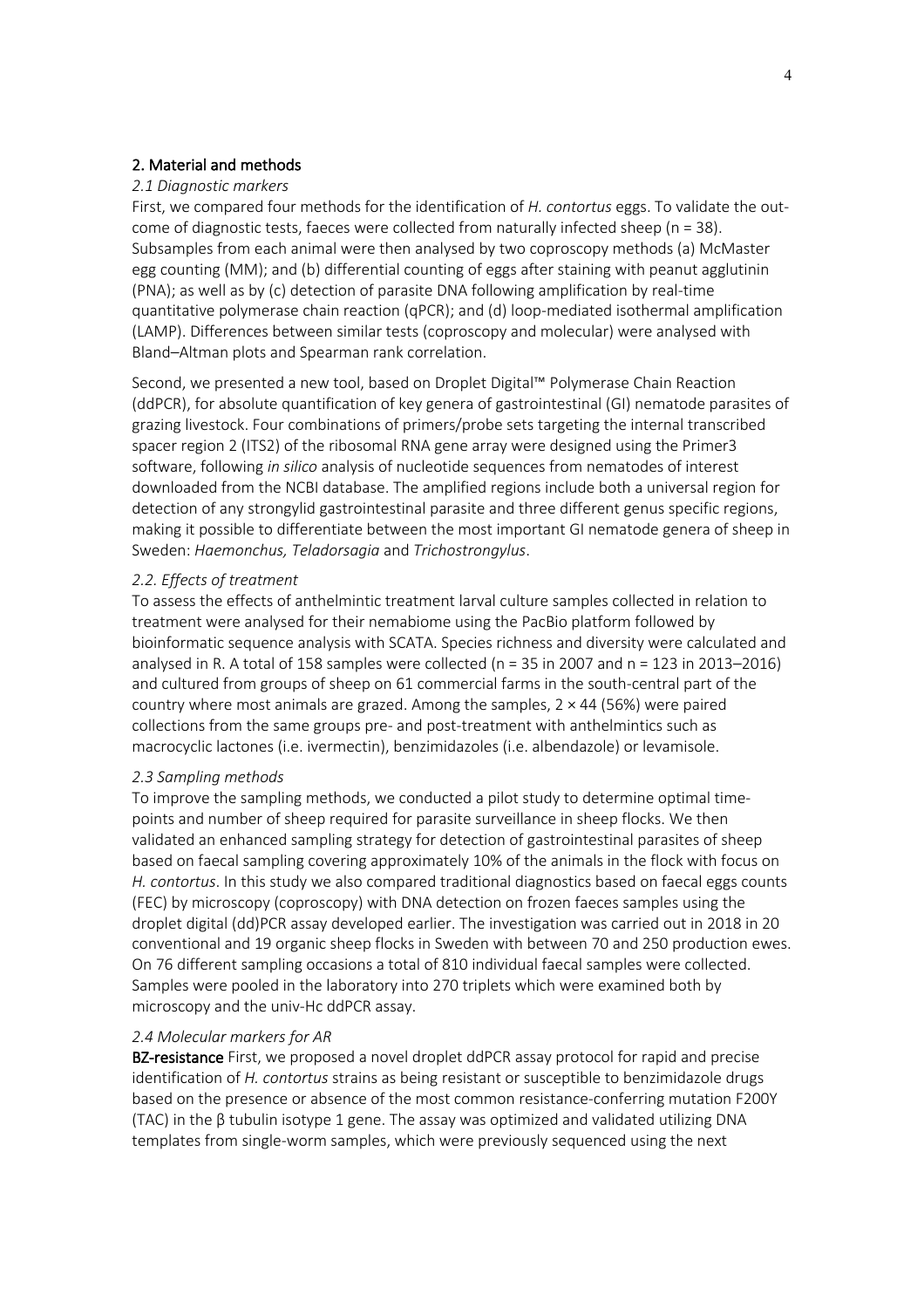generation PacBio RSII Sequencing (NGS) platform. Subsequent NGS results for faecal larval cultures were then used as a reference to compare the obtained values for fractional abundances of the resistance-determining mutant allele between ddPCR and NGS techniques in each sample. Secondly, the utility of the assay was validated in two *H. contortus* laboratory strains (MHco5 and MHco4), characterized by different BZ resistance levels, by investigating changes in allele frequencies with respect to this mutation, when subjected to increasing concentrations of thiabendazole. Additionally, we investigate whether exposure to a discriminating dose of thiabendazole in the egg hatch test resulted in the death of all *H. contortus* eggs with a susceptible genotype. Thirdly, we screened 174 pooled larval culture samples on 67 farms around Sweden, collected either pre- or post-treatment, for the frequencies of the mutations F167Y and F200Y.

IVM-resistance Moreover, we also investigated the suitability of A141G and G153T single nucleotide polymorphisms (SNP) of *dyf-7* as a marker for IVM resistance. Initially, we designed dyf-7 primers from a worldwide collection of adult *H. contortus* DNA. With the sequence data, we created a haplotype network. We then optimised and used the same sets of primers and probes in a ddPCR assay for quantification of *dyf-7* allele frequencies in seven faecal larval cultures collected pre- and post-IVM treatment.

LEV-resistance Based on the sequencing data of different isolates of *H. contortus*, primers and probes were designed and validated with a novel droplet digital PCR assay for the quantification of the *acr8* deletion reported to contain the "resistant" allele. Single adult worms from six phenotypically described isolates ( $n = 60$ ) and from two Swedish sheep farms ( $n = 30$ ) where levamisole was effective were tested. Furthermore, field larval culture samples, collected pre-  $(n = 7)$  and post- $(n = 6)$  levamisole treatment on seven Swedish sheep farms where levamisole was fully efficacious according to Faecal Egg Count Reduction Test results, were tested to evaluate the frequency of the "resistant" allele in each.

# 3. Results and discussion

# *3.1 Diagnostic markers*

The observed ranking in terms of test sensitivity was MM < PNA < LAMP < qPCR (Ljungström et al., 2018). Although we found that *H. contortus* can be identified by McMaster counting, without major mistakes regarding false positive results, molecular methods provide the capacity to diagnose *H. contortus* eggs with increased accuracy compared to coproscopy. This can be essential when animals are investigated for routine diagnostic purposes as well as in studies evaluating anthelmintic treatment efficacy.

The suitability of ddPCR for detection and absolute quantification of three major sheep pathogens when tested on larval cultures from pooled ovine faeces was confirmed (Elmahalawy et al., 2018). Taken together, our data confirm the suitability of ddPCR for detection and absolute quantification of three major sheep pathogens when tested on larval cultures from pooled ovine faeces. The results also indicate that ddPCR can be a useful complement to applications based on conventional egg counting methods such as the faecal egg reduction test (FECRT).

# *3.2 Effects of treatment*

In the analysis of the nemabiom of sheep ITS2 sequences were found in all samples except two, even though the faecal egg counts were below the McMaster threshold in 20 samples (Halvarsson and Höglund, 2021). Sequencing yielded, on average, 1008 sequences per sample.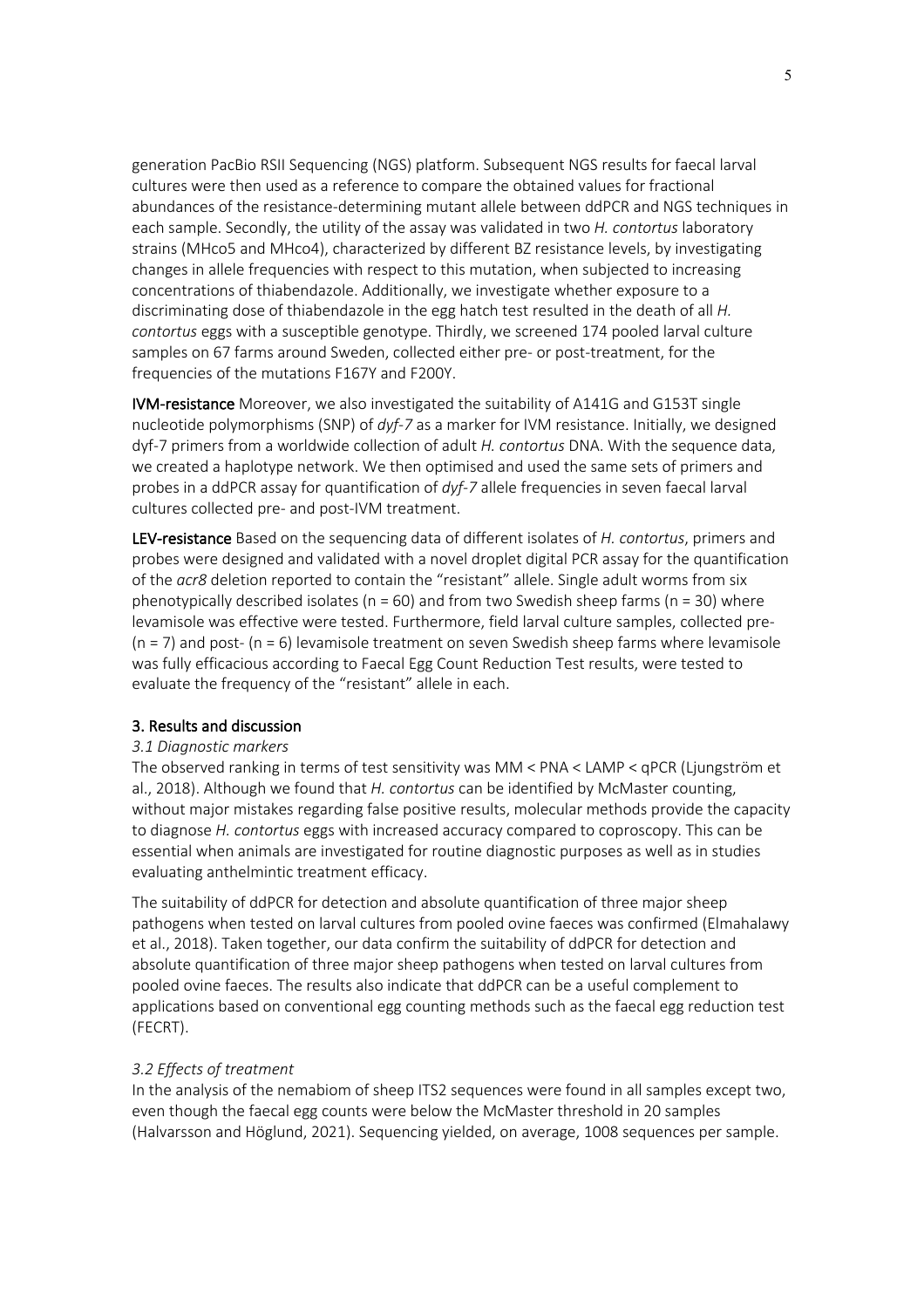In total, 16 operational taxonomical units (OTU), all with ≥ 98 % identity to sequences in the NCBI database, were recognized. The OTUs found represented nematode species of which ten are commonly associated with sheep. Multiple species were identified in all pre-anthelmintic treatment larval culture samples. No effects on nematode diversity were found in relation to host age. On the other hand, recent anthelmintic treatment lowered species richness, especially after use of IVM and albendazole where *Haemonchus* in particular survived the treatment. Interestingly, despite zero egg counts after use of levamisole, these samples still contained nematode DNA and especially *H. contortus*. Taken together, our findings provide evidence that nemabiome analysis combined with diversity index analysis provides an objective methodology in the study of the efficacy of anthelmintic treatment as both high and low abundant species were detected.

#### *3.3 Sampling methods*

On most farms (95%) a minimum of three triplets were investigated, first from the ewes prior to turn-out and later from the lambs after they had been grazing for at least six weeks (Höglund et al., 2019). Extra information about the *Haemonchus* status was provided on 48% of the 76 sampling occasions by including more triplets compared with the old sampling strategy applied in Sweden before 2015 based on two triplets per sampling occasion irrspective of flock size. At a farm level *H. contortus* was identified by microscopy in 22 (56%) of the 39 flocks and by ddPCR it was found in 28 (72%) flocks with the enhanced protocol. There was a substantial agreement between the two diagnostic tests (Cohens kappa =  $0.70 \pm 0.087$ ). In this study, samples from the ewes were more often *Haemonchus* positive than those from the lambs indicating that the level of parasite control was in general acceptable. Combined, our results show that *Haemonchus* infection is widespread throughout Sweden.

#### *4. Molecular markers for AR*

BZ-resistance. Both molecular methods (ddPCR and NGS) produced highly similar results (Baltrušis et al., 2018). Thus, the ddPCR assay proved to be a reliable tool which can be used to create a powerful mutation detection and quantification assay. In the validation study we found the MHco5 strain to maintain an overall higher frequency of the F200Y mutation (80–100%) over all drug concentrations, whilst a steady, gradual increase from around 30%–60% was observed in the case of the MHco4 strain (Baltrušis et al., 2020b). This was further supported by the dose-response curves, displaying a much higher tolerance of the MHco5 strain (LD50 % 0.38 μg/ml) in comparison to the MHco4 strain (LD50 ¼ 0.07 μg/ml) to the effects of thiabendazole. In the subsequent field study, we did only find the F200Y to be present at much higher frequencies than F167Y, but the overall levels of this mutation have stayed stable throughout the years 2014-2019 at an average value of 88.5 ± 20.3% in the pre-treatment samples across the tested farms (p = 0.61) (Baltrušis et al., 2020a). Furthermore, after establishing a mixed model and fitting our data, we found a significant ( $p < 0.01$ ) difference in the average frequency of the mutation F200Y between paired, pre- and post-treatment with albendazole, samples. Although the frequency difference in samples treated with albendazole was relatively minor (88.5% in pre- and 95.6% in post-treatment), no significant (p = 0.15) change in F200Y mutation frequency was observed between the samples from the flocks treated with IVM (90.8% and 92.6 %, respectively). These findings conform with several other studies.

ML-resistance. The fractional abundance (FA) of SNP in *dyf-7* previously associated with anthelmintic resistance (Urdaneta-Marquez et al., 2014), was within the range 7.8 and 31%. However, in our case the fractional abundance (FA) was generally stable in samples collected from the same farms, even though they were obtained on different occasions up to 25 months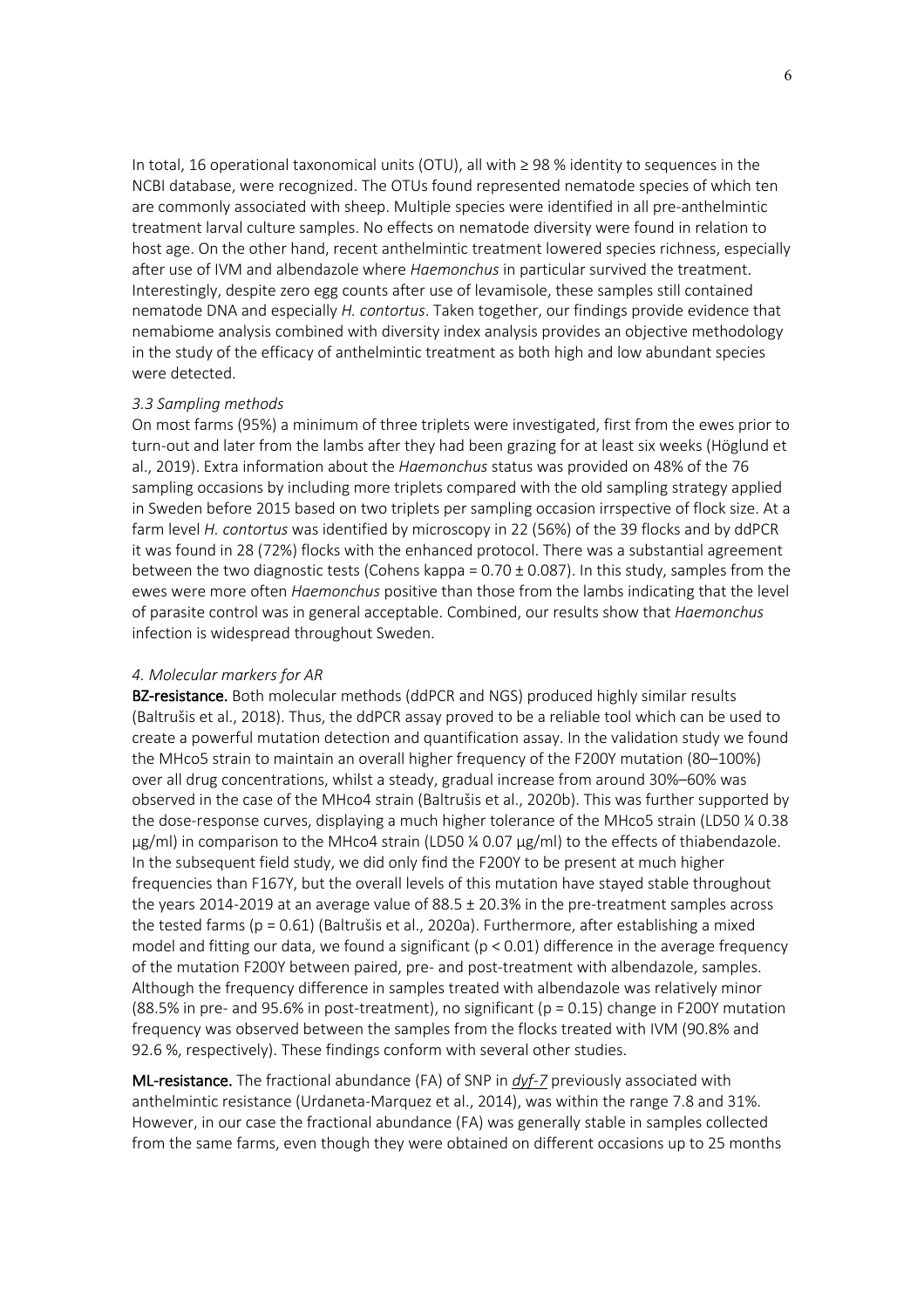apart. There was also no indication that the level of IVM resistance as measured by the faecal egg count reduction test, was higher on farms with high FA. Furthermore, by comparing FA in samples from the same farms pre- and post-IVM treatment, we found no evidence of a correlation between dyf-7 and level of resistance. Based on these results, *dyf-7* is not a suitable marker for field testing of IVM resistance in *H. contortus* (Elmahalawy et al., 2018).

LEV-resistance. We also reported the development of a digital PCR assay as a molecular tool to detect a 63 bp deletion in the *hco-acr-8* that has been previously associated with LEV resistance (Neveu et al., 2007). In our study Sanger sequencing of single adult *H. contortus* yielded 56 highquality consensus sequences surrounding the region containing the deletion (Baltrušis et al., 2021). However, even though a significant difference in genotype frequencies between the resistant and susceptible reference isolates was found ( $p = 0.01$ ), the homozygous "resistant" genotype was observed to be abundantly present in both the susceptible isolates as well as in some Swedish samples. Also, the frequencies of the deletion in the pre-treatment larval cultures ranged from 35 to 80%, whereas no amplifiable *H. contortus* genomic DNA was detected in the post-treatment samples. Taken together, these data reveal relatively high frequencies of the 63 bp deletion in the *hco-acr-8* both on individual *H. contortus* and field larval culture scales. This cast doubt on the utility of this deletion as a molecular marker for levamisole resistance detection on sheep farms.

#### 4. Conclusions

In this project we showed that it is possible to determine the species identity of *H. contortus* eggs in faecal samples by coproscopy. Still, in certain situations there is a need for molecular diagnostics. For example, in order to detect the parasite to prevent it from spreading with animal movements as well as to investigate with increased certainty how the parasite responds to anthelmintic treatment. Likewise, the great need for cost-effectiveness and reliable diagnostics that can be used even in smaller groups of animals remains, where genetic markers continue to be seen as a viable path. We have also validated a practical tool for sheep producers to assess *Haemonchus* infection with higher precision than according to previous practice. Thus, through the developments in this project, informed interventions against parasitic diseases can now be implemented with enlarged precision.

Although we show that the F200Y mutation is a viable and reliable marker for the detection and surveillance of BZ resistance in *H. contortus*, no similar tests are as yet available neither for IVM nor LEV as we failed to correlate the genetic markers studied herein (*dyf7* for IVM and *acr8* for LEV) with faecal egg count reduction results. Thus, the technique used for AR detection for both of these drugs must undergo further investigations in order to be modernized. To achieve this the key genes/loci conferring resistance must be identified. Not until reliable diagnostic AR tests are available, factors involved in the emergence and spread of AR as well as AR in smaller groups or in individuals cannot be studied effectively.

### 5. Benefit for the industry and recommendations

The findings in this project are useful because they contribute to informed use of anthelmintic drugs in sheep flocks. This will in the long run reduce the risk for the selection and spread of anthelmintic resistant parasites. From a veterinary medicine standpoint, gastrointestinal nematode infections are common in grazing livestock. Here they occur at the expense of the animal's health and welfare, but they are also responsible for costly production-limiting diseases (Charlier et al., 2020). Overreliance of anthelmintics, however has resulted in the development of drug-resistant nematode populations which is a growing problem around the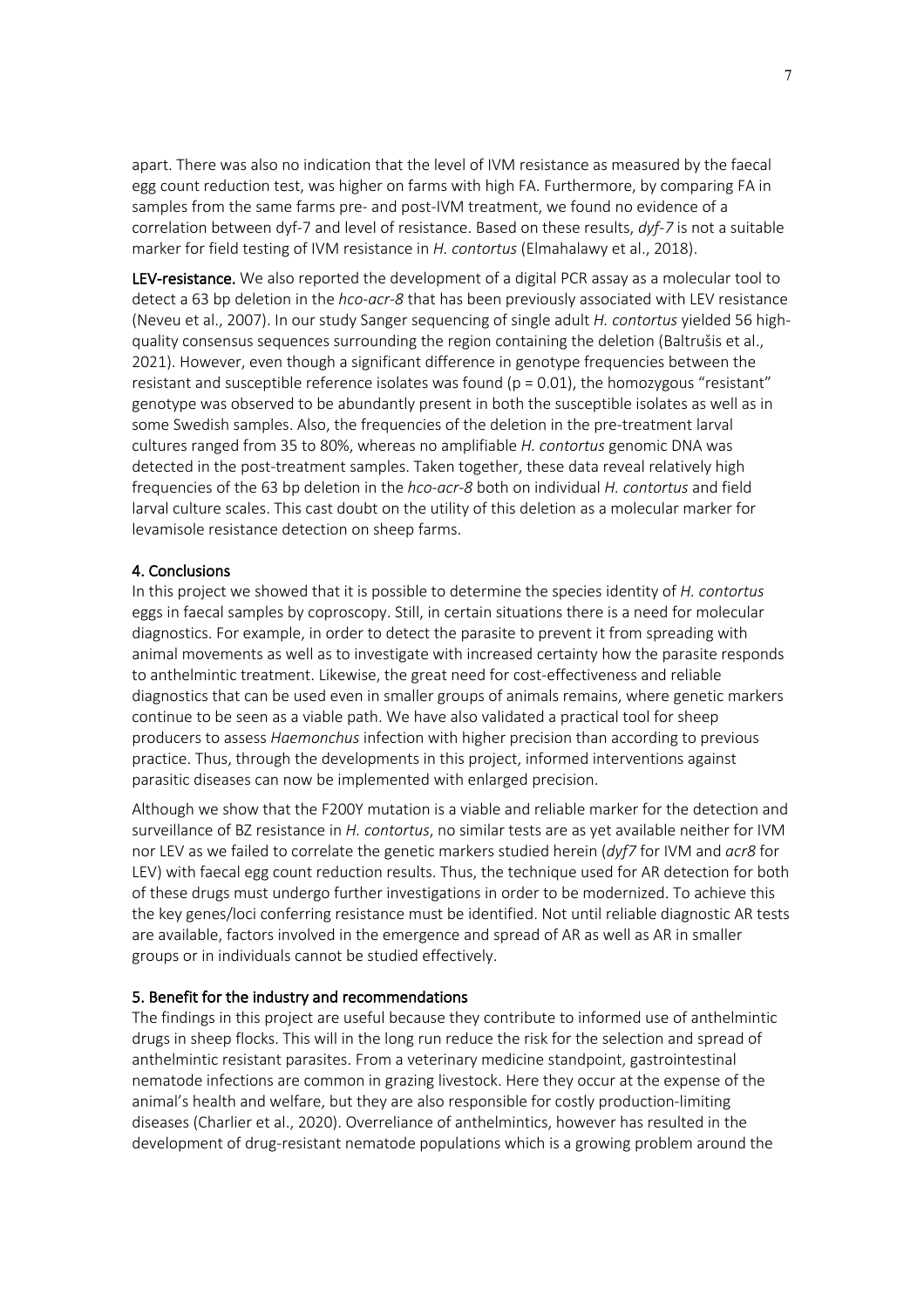world (Wolstenholme et al., 2004). AR is now reported in 21 European countries (Vineer et al., 2020), including emerging levels that recently have been described in sheep in Sweden (Höglund et al., 2020, 2015). Concurrently, it has been recognised that it is challenging to breed sheep without access to efficient anthelmintics both on conventional and organic farms (Höglund et al., 2019). Access to up-to-date and sensitive diagnostic markers for early detection of AR is therefore of vital importance for the maintenance of healthy and productive sheep flocks.

To avoid an increased spread of *H. contortus*, which according to recent estimates occur in approximately 40% of the flocks in Sweden, it is essential to avoid its introduction. Thus, in case animals are recruited, these needs be separated and carefully dewormed as well as checked (diagnosed) after treatment before they are released into the existing flock. Especially when the animals come from abroad but also when they are recruited from other national herds. From the results in this project, it is evident that the chance for detection is increased with the use of the novel molecular diagnostic tools developed herein, and particularly those based on digital-PCR and/or nemabiom sequencing.

Unfortunately, with respect to the molecular tests for detection of resistance, we found that only the digital-PCR assay that was developed to detect BZ-resistant *Haemonchus* produced reliable results. Consequently, further research efforts are needed to develop similar tests for the other parasites and anthelmintic substances used in Sweden. Furthermore, before any molecular assays can be used on a larger scale it is also essential to establish them in laboratories working with routine diagnostics.

#### References

- Baltrušis, P., Charvet, C.L., Halvarsson, P., Mikko, S., Höglund, J., 2021. Using droplet digital PCR for the detection of hco-acr-8b levamisole resistance marker in H. contortus. International Journal for Parasitology: Drugs and Drug Resistance 15, 168–176. https://doi.org/10.1016/j.ijpddr.2021.03.002\*
- Baltrušis, P., Halvarsson, P., Höglund, J., 2020a. Utilization of droplet digital PCR to survey resistance associated polymorphisms in the β tubulin gene of Haemonchus contortus in sheep flocks in Sweden. Veterinary Parasitology 288, 109278. https://doi.org/10.1016/j.vetpar.2020.109278\*
- Baltrušis, P., Halvarsson, P., Höglund, J., 2018. Exploring benzimidazole resistance in Haemonchus contortus by next generation sequencing and droplet digital PCR. International Journal for Parasitology: Drugs and Drug Resistance 8, 411–419. https://doi.org/10.1016/j.ijpddr.2018.09.003\*
- Baltrušis, P., Komáromyová, M., Várady, M., von Samson-Himmelstjerna, G., Höglund, J., 2020b. Assessment of the F200Y mutation frequency in the β tubulin gene of Haemonchus contortus following the exposure to a discriminating concentration of thiabendazole in the egg hatch test. Experimental Parasitology 217. https://doi.org/10.1016/j.exppara.2020.107957\*
- Besier, B., Aucamp, J., Wyk, V., Besier, R.B., Kahn, L.P., Sargison, N.D., Wyk, J.A. van, van Wyk, J.A., Besier, B., Aucamp, J., Wyk, V., Besier, R.B., Kahn, L.P., Sargison, N.D., Wyk, J.A. van, 2016. The Pathophysiology, Ecology and Epidemiology of Haemonchus contortus Infection in Small Ruminants. Advances in Parasitology 93, 95–143. https://doi.org/10.1016/bs.apar.2016.02.022
- Charlier, J., Rinaldi, L., Musella, V., Ploeger, H.W., Chartier, C., Vineer, H.R., Hinney, B., von Samson-Himmelstjerna, G., Băcescu, B., Mickiewicz, M., Mateus, T.L., Martinez-Valladares, M., Quealy, S., Azaizeh, H., Sekovska, B., Akkari, H., Petkevicius, S., Hektoen, L., Höglund, J., Morgan, E.R., Bartley, D.J., Claerebout, E., 2020. Initial assessment of the economic burden of major parasitic helminth infections to the ruminant livestock industry in Europe. Preventive Veterinary Medicine 182, 105103. https://doi.org/10.1016/j.prevetmed.2020.105103
- Coles, G.C.C., Jackson, F., Pomroy, W.E.E., Prichard, R.K.K., von Samson-Himmelstjerna, G., Silvestre, A., Taylor, M.A.A., Vercruysse, J., 2006. The detection of anthelmintic resistance in nematodes of veterinary importance. Veterinary Parasitology 136, 167–185. https://doi.org/10.1016/j.vetpar.2005.11.019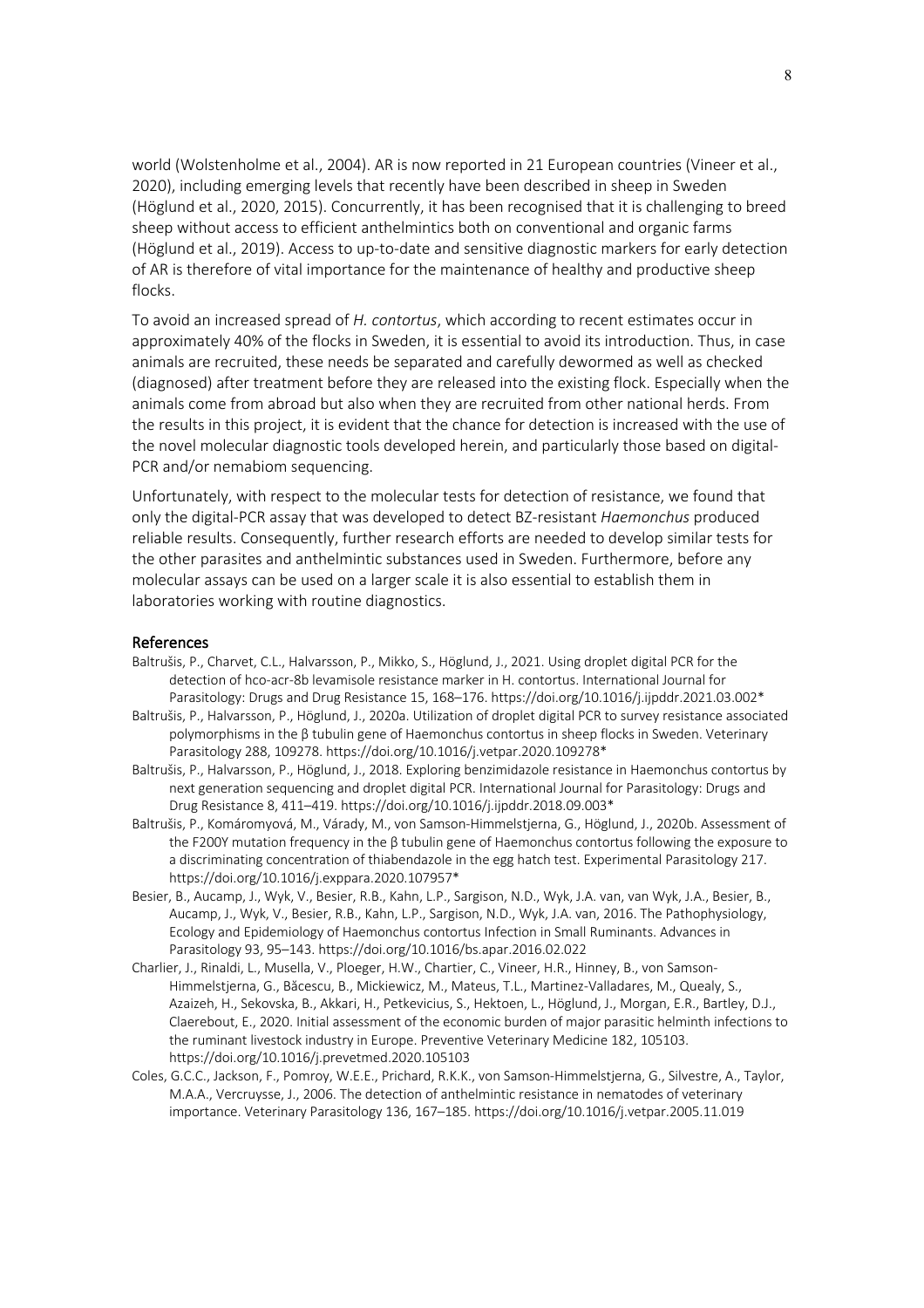- Elmahalawy, Safaa T., Halvarsson, P., Skarin, M., Höglund, J., 2018. Droplet digital polymerase chain reaction (ddPCR) as a novel method for absolute quantification of major gastrointestinal nematodes in sheep. Veterinary Parasitology 261, 1–8. https://doi.org/10.1016/j.vetpar.2018.07.008\*
- Elmahalawy, S. T., Halvarsson, P., Skarin, M., Höglund, J., 2018. Genetic variants in dyf-7 validated by droplet digital PCR are not drivers for ivermectin resistance in Haemonchus contortus. International Journal for Parasitology: Drugs and Drug Resistance 8. https://doi.org/10.1016/j.ijpddr.2018.04.005\*
- Halvarsson, P., Höglund, J., 2021. Sheep nemabiome diversity and its response to anthelmintic treatment in Swedish sheep herds. Parasites & Vectors 14, 114. https://doi.org/10.1186/s13071-021-04602-y
- Höglund, J., Elmahalawy, S.T., Halvarsson, P., Gustafsson, K., 2019. Detection of Haemonchus contortus on sheep farms increases using an enhanced sampling protocol combined with PCR based diagnostics. Veterinary Parasitology: X 2, 100018. https://doi.org/10.1016/j.vpoa.2019.100018\*
- Höglund, J., Enweji, N., Gustafsson, K., 2020. First case of monepantel resistant nematodes of sheep in Sweden. Veterinary Parasitology: Regional Studies and Reports 22, 100479. https://doi.org/10.1016/j.vprsr.2020.100479\*
- Höglund, J., Gustafsson, K., Ljungström, B.-L., Engström, A., Donnan, A., Skuce, P., 2009. Anthelmintic resistance in Swedish sheep flocks based on a comparison of the results from the faecal egg count reduction test and resistant allele frequencies of the beta-tubulin gene. Veterinary Parasitology 161. https://doi.org/10.1016/j.vetpar.2008.12.001\*
- Höglund, J., Gustafsson, K., Ljungström, B.L., Skarin, M., Varady, M., Engström, F., 2015. Failure of ivermectin treatment in Haemonchus contortus infected-Swedish sheep flocks. Veterinary Parasitology: Regional Studies and Reports 1–2, 10–15. https://doi.org/10.1016/j.vprsr.2016.02.001
- Lindqvist, Å., Ljungström, B.L., Nilsson, O., Waller, P.J., 2001. The Dynamics, Prevalence and Impact of Nematode Infections in Organically Raised Sheep in Sweden. Acta Veterinaria Scandinavica 42, 377–389.
- Ljungström, S., Melville, L., Skuce, P.J.P.J., Höglund, J., 2018. Comparison of four diagnostic methods for detection and relative quantification of Haemonchus contortus eggs in feces samples. Frontiers in Veterinary Science 4. https://doi.org/10.3389/fvets.2017.00239
- Martin, P.J., Anderson, N., Jarrett, R.G., 1989. Detecting benzimidazole resistance with faecal egg count reduction tests and in vitro assays. Australian veterinary journal 66, 236–240. https://doi.org/10.1111/j.1751-0813.1989.tb13578.x
- Metera, E., Sakowski, T., Słoniewski, K., Romanowicz, B., 2010. Grazing as a tool to maintain biodiversity of grassland - a review. Animal Science Papers and Reports.
- Neveu, C., Charvet, C., Fauvin, A., Cortet, J., Castagnone-Sereno, P., Cabaret, J., 2007. Identification of levamisole resistance markers in the parasitic nematode Haemonchus contortus using a cDNA-AFLP approach. Parasitology 134, 1105–1110. https://doi.org/10.1017/S0031182007000030
- Sutherland, I., Scott, I., 2010. Gastrointestinal nematodes of sheep and cattle : biology and control, 1st ed. Wiley-Blackwell, Oxford, United Kingdom.
- Urdaneta-Marquez, L., Bae, S.H., Janukavicius, P., Beech, R., Dent, J., Prichard, R., 2014. A dyf-7 haplotype causes sensory neuron defects and is associated with macrocyclic lactone resistance worldwide in the nematode parasite Haemonchus contortus. International Journal for Parasitology 44, 1063–1071. https://doi.org/10.1016/j.ijpara.2014.08.005
- Vineer, H.R., Morgan, E.R., Hertzberg, H., Bartley, D.J., Bosco, A., Charlier, J., Chartier, C., Claerebout, E., Waal, T. de, Hendrickx, G., Hinney, B., Johan, H., Keane, O.M., 2020. Increasing importance of anthelmintic resistance in European livestock : creation and meta-analysis of an open database. Parasite 27. https://doi.org/10.1051/parasite/2020062
- Waller, P.J., 2006. Sustainable nematode parasite control strategies for ruminant livestock by grazing management and biological control. Animal Feed Science and Technology 126, 277–289. https://doi.org/10.1016/j.anifeedsci.2005.08.007
- Wolstenholme, A.J., Fairweather, I., Prichard, R., von Samson-Himmelstjerna, G., Sangster, N.C., 2004. Drug resistance in veterinary helminths. Trends in Parasitology 20, 469–476. https://doi.org/10.1016/j.pt.2004.07.010